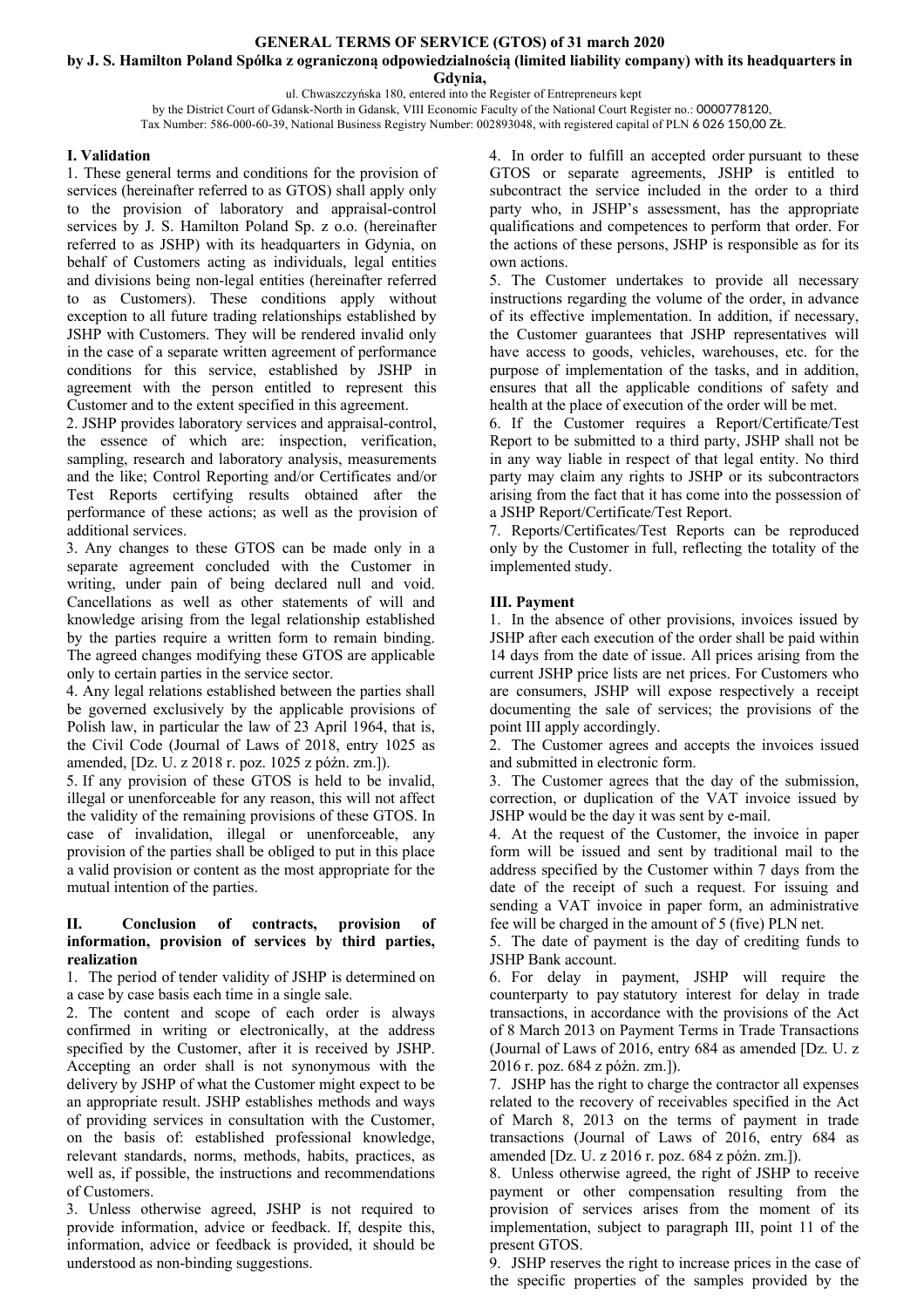Customer – especially if such properties were unknown JSHP at the time of receipt of the order, and will need more than the standard costs for the service to be delivered. In addition, it is allowed to increase prices in the case of a change in the mandatory provisions of the law, during the implementation of each order, if this leads to an increase in the cost to JSHP necessary to perform the obligation.

10.JSHP has the right to require a prepayment before or during the execution of the order, which will be paid within 3 days from the date the Customer was notified about such a request.

11. In the situation that the continuation or completion of the order through JSHP is impossible due to reasons beyond its control, the Customer will pay a fee in proportion to the amount of work done before the termination. In this case, JSHP will be exempt from liability for the non-fulfillment of the order.

### **IV. Terms**

1. Terms of execution of individual orders are discussed with the Customer at the time of acceptance of the order by JSHP. These terms may be changed upon prior written approval by the parties. The agreed deadlines are not strictly binding on JSHP, if the Customer before proceeding to execute fails to fulfill his obligations with respect to the interaction necessary for the proper execution of the order. In the above case, the date of the final execution of the order will be respectively shifted by the delay time arising from the Customers' actions or negligence.

2. In the situation that JSHP fails to meet the mandatory deadlines, the Customer shall provide JSHP with an additional period of time for the performance of the service covered by the order, equal to no less than 50% of the length of the initial deadline for the delivery of the services. However, the additional period may not be longer than the period originally intended for the performance of the service.

3. The Customer is obliged to inform JSHP in writing about any concerns related to the quality of the implemented order within 14 days after the receipt of confirmation order completion. Otherwise, it is assumed that the services have been accepted as flawless.

### **V. Liability**

1. JSHP accepts its liability only in case of harm or damage unambiguously proven by the Customer. JSHP's liability to the Customer in respect of claims related to loss, financial or otherwise, regardless of its nature, suffered indirectly or directly in connection with the services performed, in no case will exceed 10 times (in words: ten) the amount of total payment for the service, and shall not be higher than the equivalent of 10,000 euros (in words: ten thousand euros), calculated at the average rate of NBP (National Bank of Poland) on the date of payment of the compensation. If the payment for the service relates to a number of individual actions, and the complaint arises in relation to one of them, the amount of the payment, which is the basis for determining liability, within the meaning of this paragraph, will apply only to actions that relate to the complaint.

2. JSHP has a civil liability insurance in the field of professional activities.

### **VI. Samples**

1. If the Customer needs to provide samples for the execution of the order, the Customer shall bear the costs

and risks of the delivery to the specified JSHP location. This rule does not apply when the material of the samples is received from the Customer by JSHP in the time and place agreed upon under a separate agreement. If the samples are delivered by the Customer through a postal operator or other entities providing courier services, the Customer is obliged to assure an appropriate packaging and to take into account all possible recommendations issued by JSHP. All kinds of dangerous materials, harmful and destructive substances may be submitted only after prior agreement with JSHP.

2. To ensure the safety of JSHP and its employees, the Customer for the shipment and transfer of hazardous substances is required to include a visible marking on the package of samples in accordance with the Regulations of the Minister of Health of 20 April 2012 on the labelling of packages of hazardous substances, hazardous mixtures and certain mixtures (Journal of Laws of 2015, item 450 [Dz. U. z 2015 r. poz. 450]). The Customer bears full liability for any damage or harm caused to JSHP or its employees as a result of a breach of the above obligations.

3. The Customer is fully liable for any damage caused by the dangerous or harmful properties of the samples, in case the danger associated with the attached samples, being hazardous substances in accordance with provisions of paragraph 2 of the respective law, has not been reported in writing to JSHP.

4. Test Reports refer only to the parameters of the test sample, and not to the batch from which it was collected, unless the order for JSHP includes sample collection, averaging and analysis in conjunction.

5. Reports/Certificates/Test Reports refer only to the results, facts and circumstances identified at the time and place of the delivery of services.

6. Unless otherwise agreed, JSHP is not obliged to store samples for a period exceeding one month from the date of sample collection/receipt unless the nature of the sample imposes a shorter period. Sample material that has not been used or processed in the course of the service will be stored or disposed of at the Customer's expense unless the parties decide otherwise. If the material from the samples represents special waste,

JSHP can send it back to the Customer at his expense.

### **VII. Right of lien**

In case of objectively justified doubts about the solvency of the Customer, JSHP may suspend the further performance of services until the payment of the entire amount due – as well as of payments for previously executed orders, for which invoices or receipts have been issued, and payment has not occurred within the prescribed period – is made in full to JSHP's bank account.

### **VIII. Confidentiality and copyright**

1. JSHP shall hold the copyrights for the reviews, expert opinions, test reports and analysis made upon the Customer's request, in respect of which such rights may arise.

2. JSHP may provide the results of the analysis and other information obtained in connection with the executed order exclusively to the Customer, unless agreed otherwise between the parties, in particular when the Customer has agreed in writing to provide the above documents to third parties.

3. Each of the Parties undertakes to keep the trade secret of the other Party during the term of the agreement and after the termination of it.